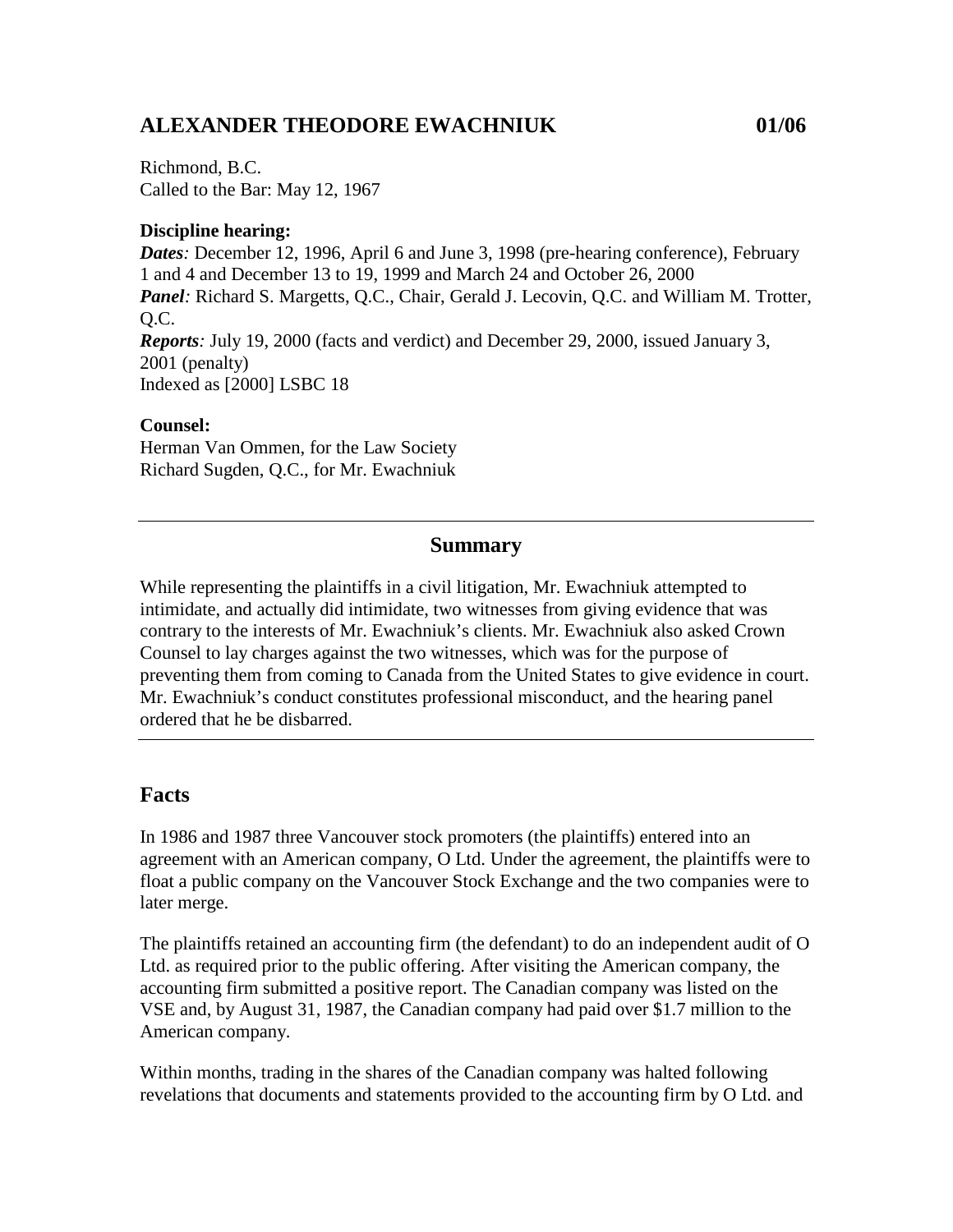certain of its principals were false. The revelations were made by Mr. PS, the chief operating officer of the American company, and Mr. PL who also worked for the company, and encouraged investment. The two had known about the deception and while they said they disapproved, they did not advise the accounting firm that conducted the audit. Mr. PS and Mr. PL made the revelations on their resignation. Law suits ensued.

After an investigation and hearing, the B.C. Securities Commission prohibited the plaintiffs from dealing on the Vancouver Stock Exchange for 12 years.

The plaintiffs commenced a law suit against the accounting firm, alleging negligence. The action was bifurcated to deal separately with issues of liability and damages. The plaintiffs retained Mr. Ewachniuk as counsel**.** At the end of the first trial, the defendant was found negligent.

The position of the plaintiffs in the trial on damages was that they had no inkling of the sorry state of the American company until after they had given the company \$1.7 million. Mr. PS and Mr. PL gave affidavits contradictory to the plaintiffs' position, stating that they had warned the plaintiffs at various times of problems at the American company. They also swore they had warned the plaintiffs prior to payment of the \$1.7 million that there would be resignations of key members of the company. They said they had warned the plaintiffs not to pay over money.

Mr. PS and Mr. PL were to come to Vancouver to give *vive voce* evidence on behalf of the defendant accounting firm in the action. Their evidence was crucial in the litigation.

In July, 1991, Mr. Ewachniuk met with Mr. PL seeking to review his diaries relating to the business of the American company. He sent a letter to Mr. PL's lawyer seeking a statement from Mr. PL and access to the diaries and warning of adverse consequences in costs for failure to cooperate.

Mr. Ewachniuk retained an American paralegal to do work for him on behalf of the plaintiffs. He sent the paralegal a letter dated August 15, 1991. He wrote that he would prefer his letter be kept confidential *"in that the writer with my Canadian clients have had discussions with the RCMP Officer in charge of Commercial Crimes as well as a meeting with the head Prosecutor of Commercial Crimes for the Province of British Columbia."* Mr. Ewachniuk in fact instructed the American paralegal to convey that same letter to Mr. PS and Mr. PL for the purpose of intimidating them from coming to Canada to give evidence.

On August 23, 1991 Mr. Ewachniuk wrote to the two witnesses to state that, if and when they ever appeared in Vancouver to give evidence, he would require their diaries in advance of them giving evidence, and he threatened that he would ask the court to assess costs against them personally if the documents were not produced.

After receiving these letters, the witnesses refused to travel to Canada. The trial judge in the Supreme Court of B.C. granted the request of the defendant that the court travel to the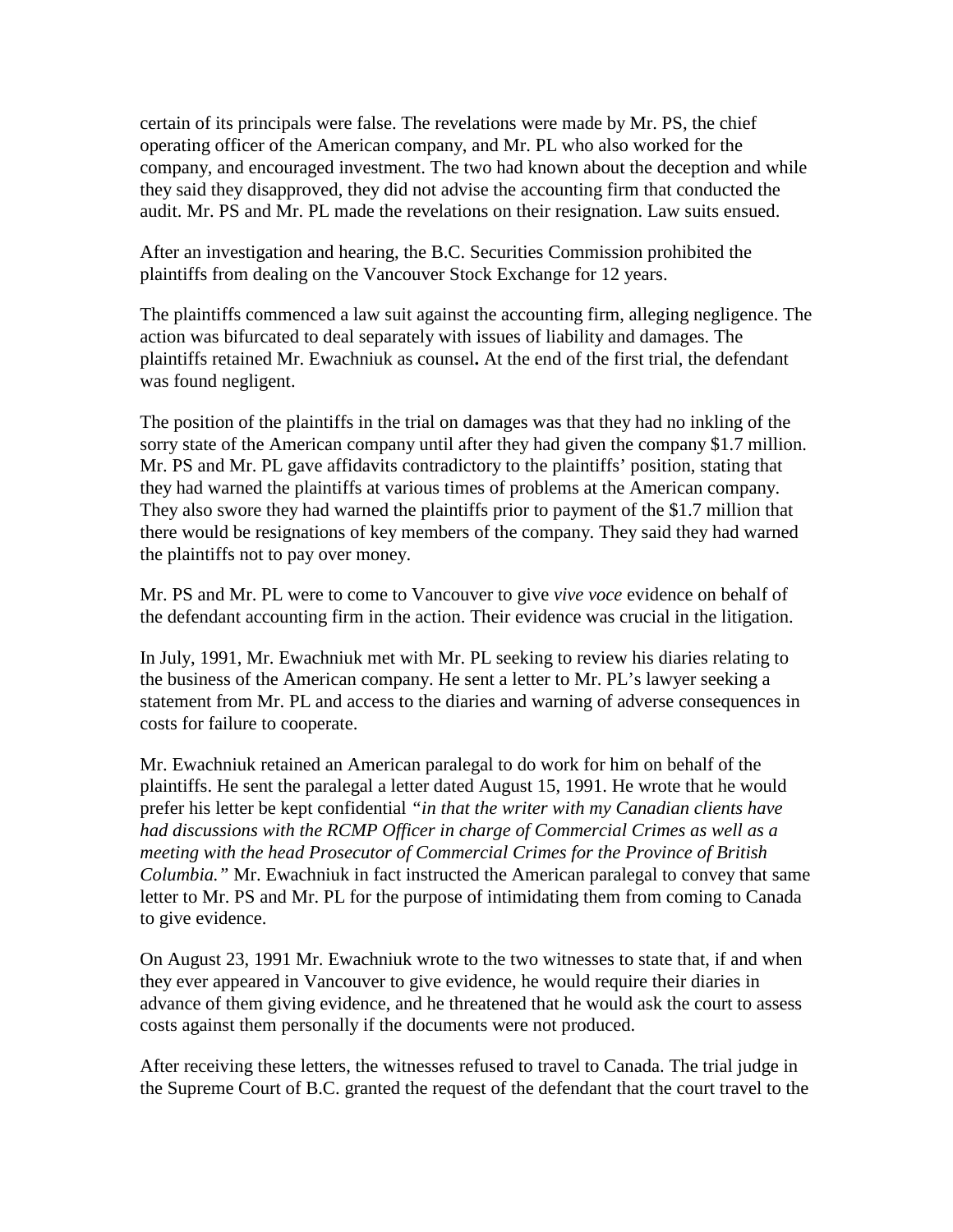United States in order to hear the evidence of those witnesses.

\* \* \*

The hearing panel rejected Mr. Ewachniuk's submissions that the time elapsed between issuance of the citation in 1995 and conclusion of the hearing amounted to unreasonable delay. Delays following issuance of the citation were inherent in such a case since the panel was prevented from hearing certain oral evidence resulting from Mr. Ewachniuk's intimidation of two witnesses. The panel was accordingly required to consider alternative methods of receiving the evidence and decided to convene a hearing in the United States. Mr. Ewachniuk challenged the panel decision in court, with the Supreme Court confirming the decision and the B.C. Court of Appeal ultimately ruling against it. These court proceedings accounted for 14 months of the delay. There were several further months of delay because of adjournments, most at Mr. Ewachniuk's request.

Mr. Ewachniuk then opposed the panel receiving deposition evidence from the American witnesses, which resulted in a further 5-1/2 months delay to await the outcome of a case before the B.C. Court of Appeal that would be determinative of the issue. Mr. Ewachniuk had formally waived the right to raise the issue of delay while awaiting this decision. The Court of Appeal decision permitted the panel to receive such deposition evidence of the witnesses, and the hearing proceeded.

## **Decision**

The panel found Mr. Ewachniuk guilty of professional misconduct in:

- attempting to intimidate, and in actually intimidating, two witnesses from giving evidence at trial; and
- requesting Crown Counsel to lay charges against the two witnesses for the purpose of preventing them from coming to Canada to give evidence in court.

## **Penalty**

The hearing panel considered the range of factors relevant to a determination of penalty.

The panel noted that Mr. Ewachniuk's misconduct was serious. Acting in a fashion that amounts to the suppression of evidence, or otherwise attempting to suppress evidence, constitutes a serious interference in the administration of justice. It is wrongful conduct that strikes at the heart of a barrister's duty to the court and responsibility to the administration of justice.

The panel noted that positive character references were provided in support of Mr. Ewachniuk by senior and respected lawyers who portrayed him as compassionate, caring of his family and a tough but fair competitor. They described him as a man whose word was his bond, who was generous to his friends and family and who has supported indigent clients whom he felt had a good case at law. In these references, Mr. Ewachniuk